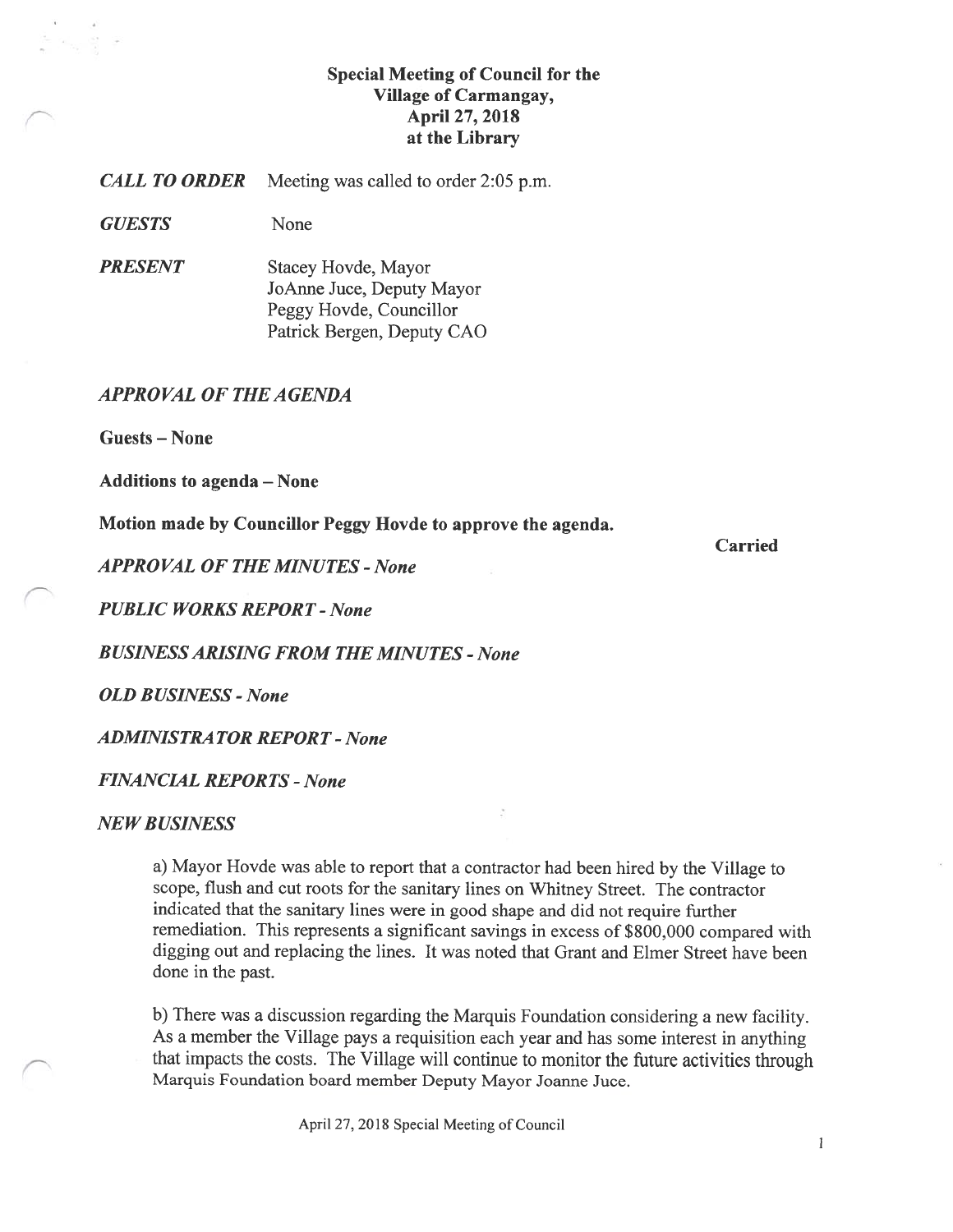c) Council discussed their IT requirements for attending Council and other meetings and ongoing correspondence. Staff will be able to provide computer equipment from the inventory of older equipment as needed.

d) The Adopt-A-Pot program was reviewed. Carmangay Public Works provided and put out some of the pots for the program. There is a deadline for the program and how the pots that were not adopted would be dealt with.

e) Council discussed the participation in the monthly newsletter. Council was interested in a more consistent contribution to communicate items that are of interest to the community.

### Motion made by Deputy Mayor Joanne Juce to direct staff to provide some options for Council to consider regarding consistent contribution to the newsletter.

f) Council discussed the condition of the Village owned commercial properties. There is some required work to maintain specifically a property that was taken over by the Village in tax recovery.

Motion made by Councillor Peggy Hovde to direct staff to the progress of cleaning up the specific property in question and provide some options to Council.

Carried

Carried

Motion made by Mayor Stacey Hovde to make the dirt that is in the industrial area free for anyone that wants it and communicate same.

Carried

g) Council discussed providing a letter of support to the Curling Rink Association for any future grant applications.

# Motion made by Councillor Peggy Hovde to authorize Mayor Hovde to provide a letter of support to the Curling Rink Association.

Carried

h) Council discussed the progress of the future community hall. There is a meeting on April 30<sup>th</sup> at 7pm which the CAO and Council will attend.

h) Signing authority

Motion made by Deputy Mayor Joanne Juce to remove Sue Dahl as a signing authority and add Patrick Bergen as a signing authority.

Carried

REPORTS - None

CORRESPONDENCE - None

EXECUTIVE SESSION

April 27, 2018 Special Meeting of Council